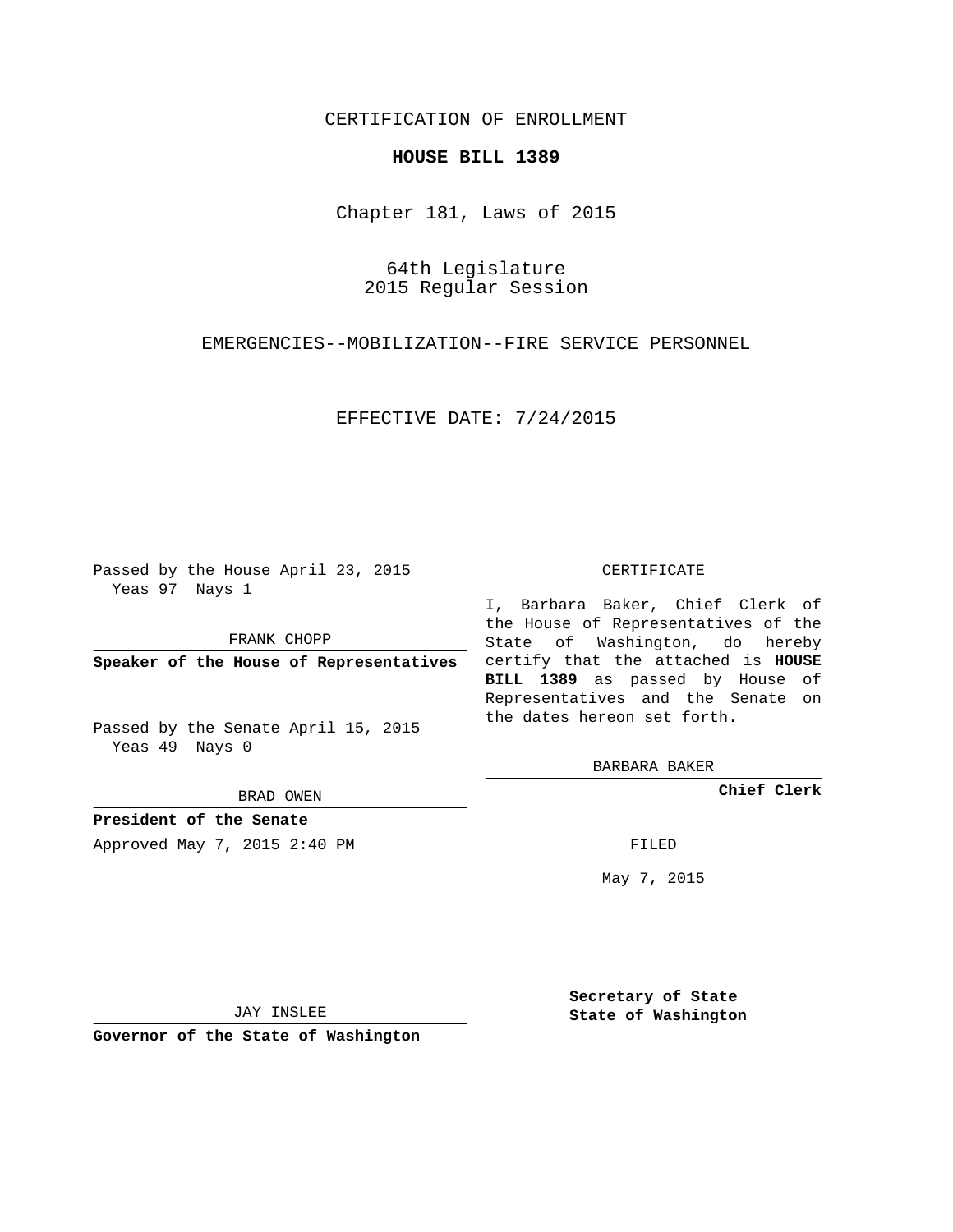### **HOUSE BILL 1389**

### AS AMENDED BY THE SENATE

Passed Legislature - 2015 Regular Session

# **State of Washington 64th Legislature 2015 Regular Session**

**By** Representatives Goodman, Griffey, Klippert, Van De Wege, Tarleton, Chandler, Morris, Lytton, Hayes, and Moscoso

Read first time 01/19/15. Referred to Committee on Public Safety.

 AN ACT Relating to the scope of state fire service mobilization and ensuring compliance with existing state and federal disaster response policies; amending RCW 43.43.960 and 43.43.961; adding a new section to chapter 43.43 RCW; creating a new section; and providing 5 an expiration date.

BE IT ENACTED BY THE LEGISLATURE OF THE STATE OF WASHINGTON:

 NEW SECTION. **Sec. 1.** The legislature recognizes the vital role that our state's fire service personnel play in responding not just to fires but to disasters of varying types and kinds. The legislature further recognizes that the fire service mobilization plan may be a more effective tool for use in all emergencies and disasters to which fire departments, fire districts, and regional fire protection service authorities typically respond. It is the intent of the legislature that state fire service mobilization be allowed in all incidents to which fire departments, fire districts, and regional fire protection service authorities typically respond, so long as the mobilization meets the requirements identified in the Washington state fire service mobilization plan. It is the intent of the legislature to review the use of the fire mobilization plan for emergencies and disasters other than fire suppression to determine if 21 this policy should continue or be modified.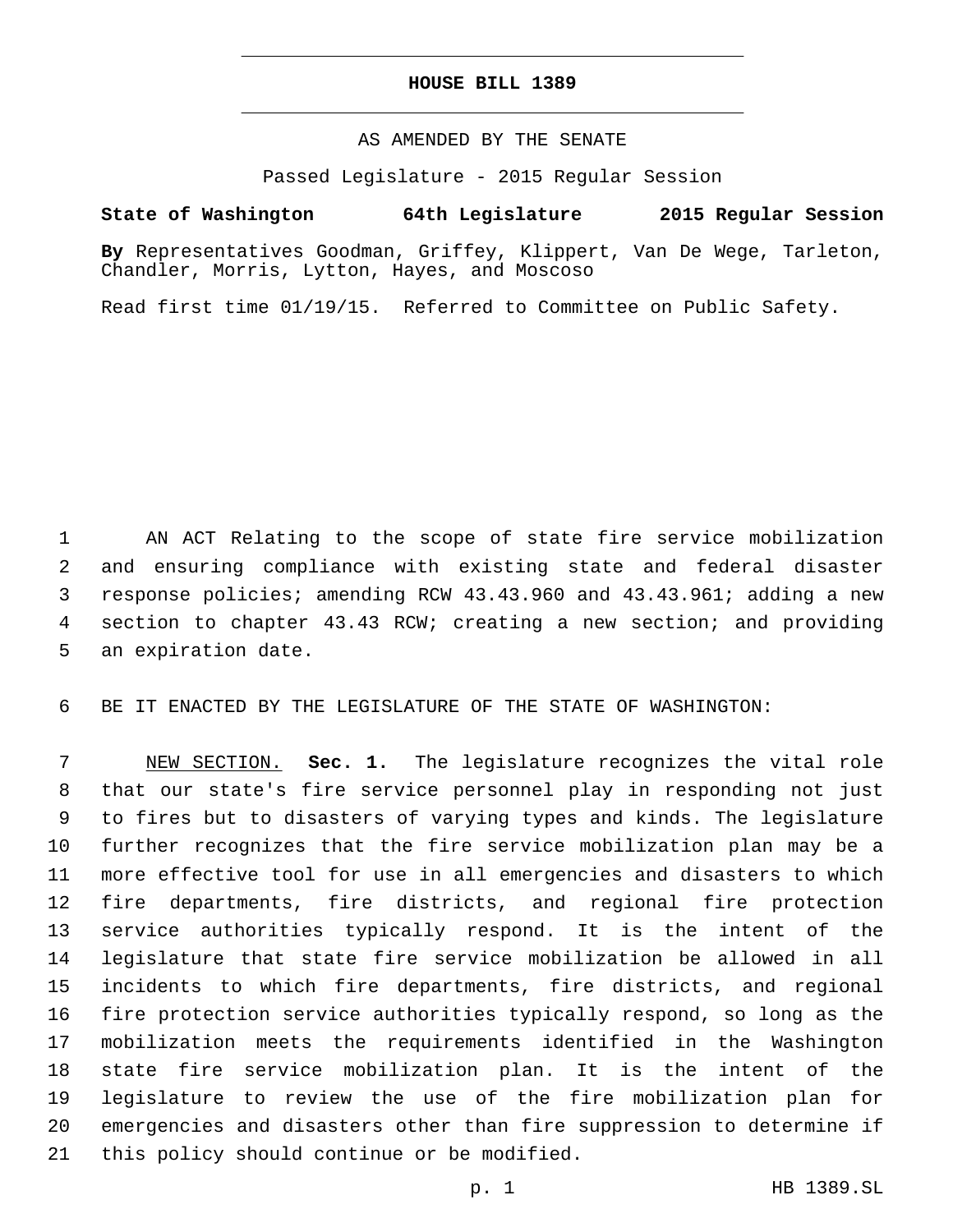**Sec. 2.** RCW 43.43.960 and 2003 c 405 s 1 are each amended to 2 read as follows:

 Unless the context clearly requires otherwise, the definitions in 4 this section apply throughout this subchapter.

(1) "Chief" means the chief of the Washington state patrol.

 (2) "State fire marshal" means the director of fire protection in 7 the Washington state patrol.

 (3) "Fire chief" includes the chief officer of a statutorily authorized fire agency, or the fire chief's authorized representative. Also included are the department of natural resources fire control chief, and the department of natural resources regional 12 managers.

 (4) "Jurisdiction" means state, county, city, fire district, 14 regional fire protection service authority, or port district 15 ((firefighting)) units, or other units covered by this chapter.

 (5) "Mobilization" means that ((firefighting)) all risk resources 17 regularly provided by fire departments, fire districts, and regional fire protection service authorities beyond those available through existing agreements will be requested and, when available, sent in response to an emergency or disaster situation that has exceeded the capabilities of available local resources. During a large scale emergency, mobilization includes the redistribution of regional or 23 statewide ((firefighting)) risk resources to either direct emergency incident assignments or to assignment in communities where 25 ((firefighting)) resources are needed. Fire department resources may not be mobilized to assist law enforcement with police activities during a civil protest or demonstration, however, fire departments, fire districts, and regional fire protection service authorities are not restricted from providing medical care or aid and firefighting when mobilized for any purpose.

 When mobilization is declared and authorized as provided in this 32 chapter, all ((firefighting)) risk resources regularly provided by 33 fire departments, fire districts, and regional fire protection service authorities including those of the host fire protection authorities, i.e. incident jurisdiction, shall be deemed as mobilized under this chapter, including those that responded earlier under existing mutual aid or other agreement. All nonhost fire protection 38 authorities providing ((firefighting)) resources in response to a mobilization declaration shall be eligible for expense reimbursement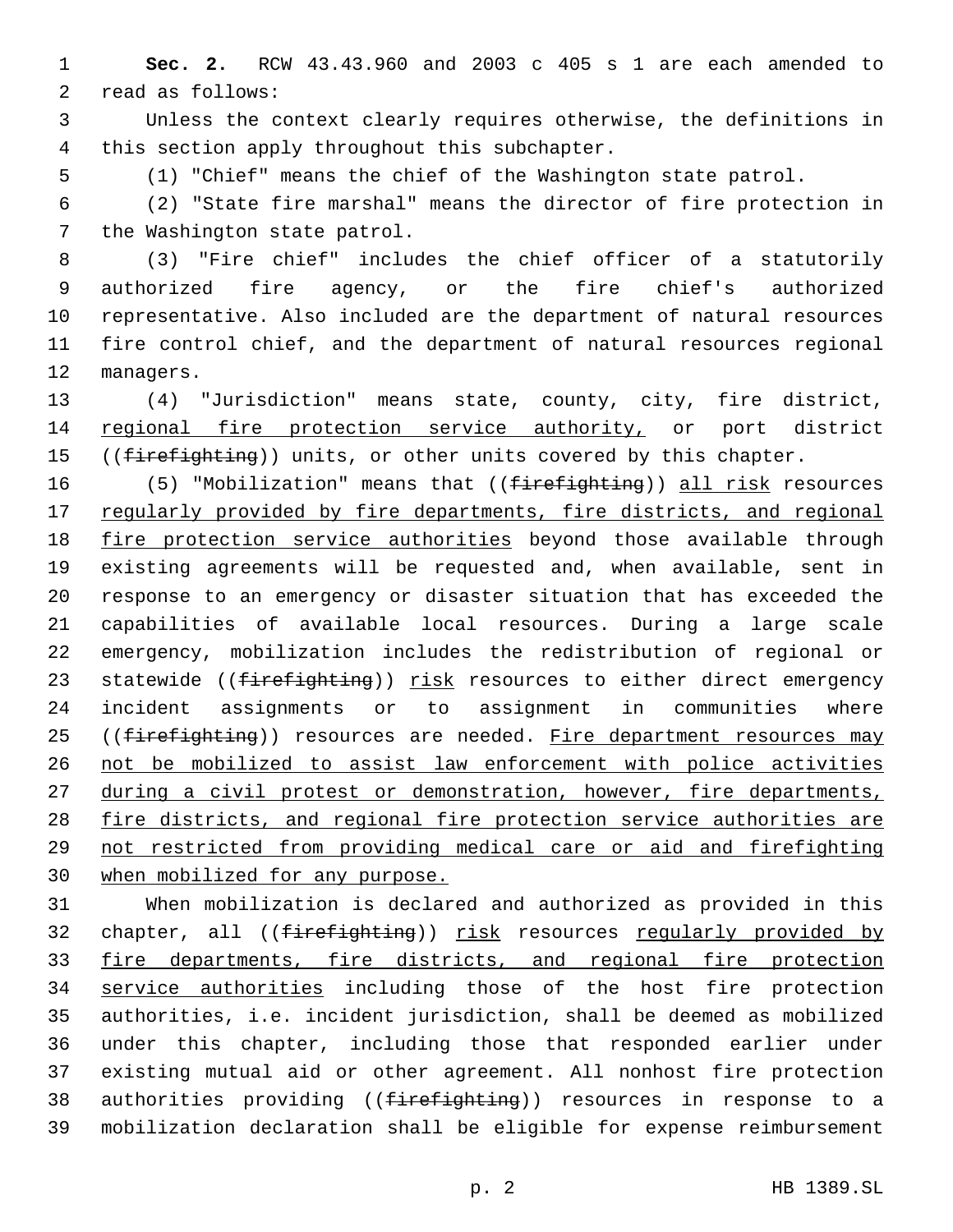as provided by this chapter from the time of the mobilization 2 declaration.

 This chapter shall not reduce or suspend the authority or responsibility of the department of natural resources under chapter 5 76.04 RCW.

 (6) "Mutual aid" means emergency interagency assistance provided without compensation under an agreement between jurisdictions under 8 chapter 39.34 RCW.

 (7) "All risk resources" means those resources regularly provided by fire departments, fire districts, and regional fire protection service authorities required to respond to natural or man-made incidents, including but not limited to:

- (a) Wild land fires;
- 14 (b) Landslides;
- (c) Earthquakes;
- 16 (d) Floods; and
- (e) Contagious diseases.

 **Sec. 3.** RCW 43.43.961 and 2003 c 405 s 2 are each amended to 19 read as follows:

 Because of the possibility of the occurrence of disastrous fires or other disasters of unprecedented size and destructiveness, the need to insure that the state is adequately prepared to respond to such a fire or disaster, the need to establish a mechanism and a procedure to provide for reimbursement to state agencies and local 25 ((firefighting)) agencies that respond to help others in time of need or to a host fire district that experiences expenses beyond the resources of the fire district, and generally to protect the public peace, health, safety, lives, and property of the people of 29 Washington, it is hereby declared necessary to:

 (1) Provide the policy and organizational structure for large 31 scale mobilization of ((firefighting)) all risk resources in the state through creation of the Washington state fire services 33 mobilization plan;

(2) Confer upon the chief the powers provided herein;

 (3) Provide a means for reimbursement to state agencies and local fire jurisdictions that incur expenses when mobilized by the chief under the Washington state fire services mobilization plan; and

 (4) Provide for reimbursement of the host fire department or fire protection district when it has: (a) Exhausted all of its resources;

p. 3 HB 1389.SL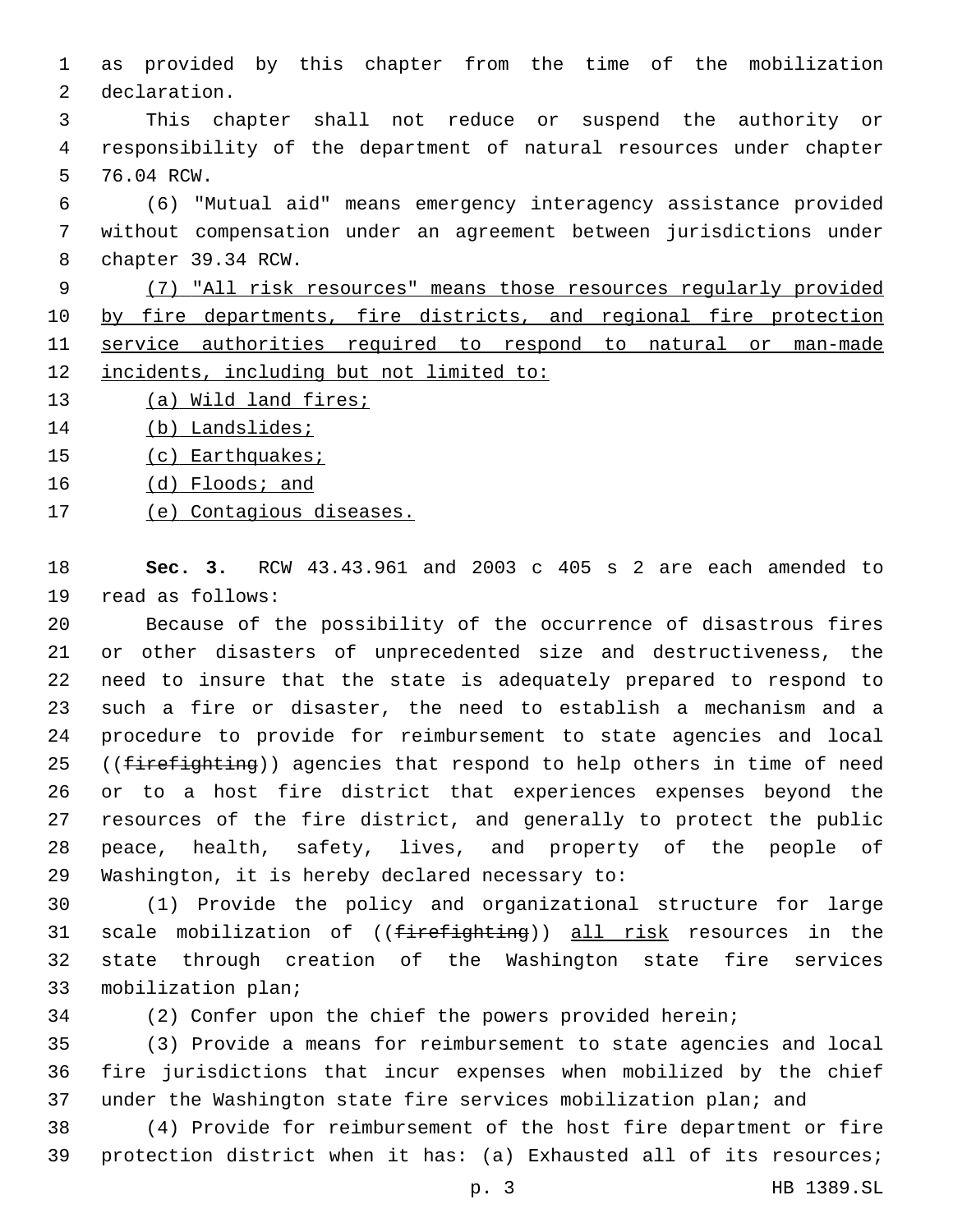and (b) invoked its local mutual aid network and exhausted those resources. Upon implementation of state fire mobilization, the host district resources shall become state fire mobilization resources consistent with the fire mobilization plan.4

 It is the intent of the legislature that mutual aid and other interlocal agreements providing for enhanced emergency response be encouraged as essential to the public peace, safety, health, and welfare, and for the protection of the lives and property of the people of the state of Washington. If possible, mutual aid agreements should be without stated limitations as to resources available, time, or area. Nothing in this chapter shall be construed or interpreted to limit the eligibility of any nonhost fire protection authority for 13 reimbursement of expenses incurred in providing ((firefighting)) all 14 risk resources for mobilization provided that the mobilization must meet the requirements identified in the Washington state fire service 16 mobilization plan.

 NEW SECTION. **Sec. 4.** A new section is added to chapter 43.43 18 RCW to read as follows:

 The chief of the Washington state patrol must report on an annual basis the following information for each emergency or disaster in which the Washington state fire service mobilization plan was used for purposes other than fire suppression, and reimbursement was made 23 under RCW 43.43.961:

24 (1) The type and nature of the disaster or emergency;

 (2) The reasons why the host jurisdiction and mutual aid 26 resources were exhausted;

 (3) The additional risk resources provided under the mobilization 28 plan;

(4) The cost incurred by the state patrol;

 (5) The amount of reimbursement made under RCW 43.43.961 to the host jurisdiction and to each nonhost jurisdiction providing all risk 32 resources; and

 (6) An assessment and any recommendations of actions that can be taken by the host jurisdiction and its mutual aid network to prevent future use of the fire mobilization plan for similar disasters or 36 emergencies.

NEW SECTION. **Sec. 5.** This act expires July 1, 2019.